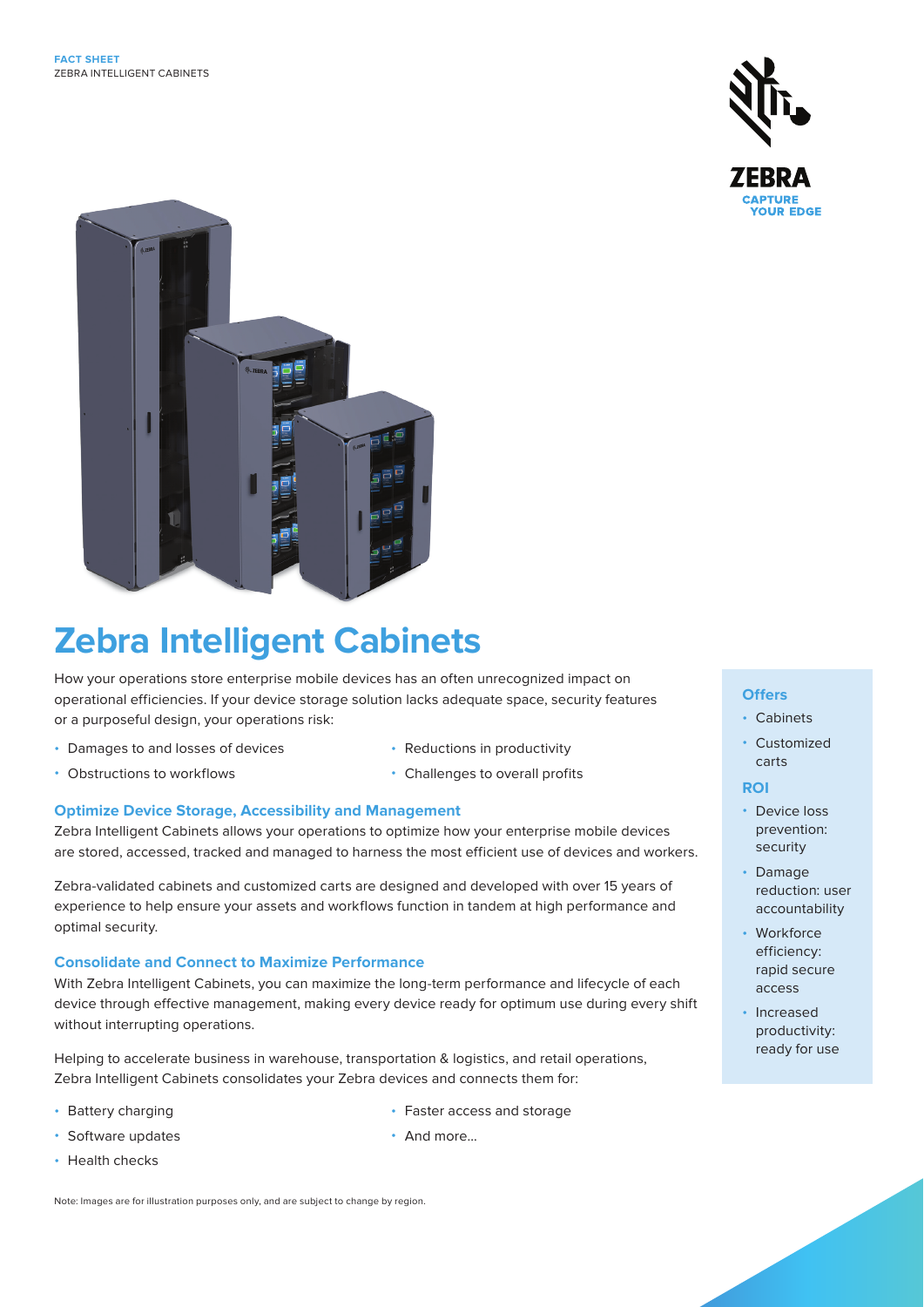### **Automate Workflows with Software-Driven Management**

Zebra Intelligent Cabinets allows you to accelerate workers' access to devices at the start/end of shifts, avoid manual distribution and documentation of devices, and use software-driven device management to track device location and battery health. Save critical workforce time and operational costs, as well as:

- Automate workflows
- Minimize worker hours
- Increase productivity and efficiencies
- Free up your workforce to focus more on your operations
- Reduce human error and allocate devices to users more accurately

#### **Protect Devices with Authorized-Only Security**

With secure, authorized-only device storage, Zebra Intelligent Cabinets enables controlled issuing of devices and device traceability, so your operations can:

• Reduce device loss

- Minimize repairs and replacements
- Reduce device quantities and cost
- Prevent device abuse and damages

#### **Access a Wider Range of Services**

• Create greater worker accountability

Zebra Professional Services offers a range of services end-to-end for Zebra Intelligent Cabinets, from initial concepts to smooth deployment, successful adoption and effective operations. Support Services provide the right coverage of your devices beyond wear and tear. And to complete your comprehensive support, VisibilityIQ™ offers a single pane-of-glass of device performance.

- Zebra Signature Services provides learning services, program management and deployment services to ensure your solution is properly tailored to your needs
- Zebra OneCare offers ongoing technical support to give you the assurance of Zebra's global experience and support



Note: Images are for illustration purposes only, and are subject to change by region.

#### **Ideal Applications**

#### **Warehouse**

- Storage and stocking area
- Reverse logistics
- Picking and packing
- Inventory management

#### **Retail**

- E-commerce
- Distribution centers
- Back of store

#### **Transportation & Logistics**

- Postal and courier
- Device fleet management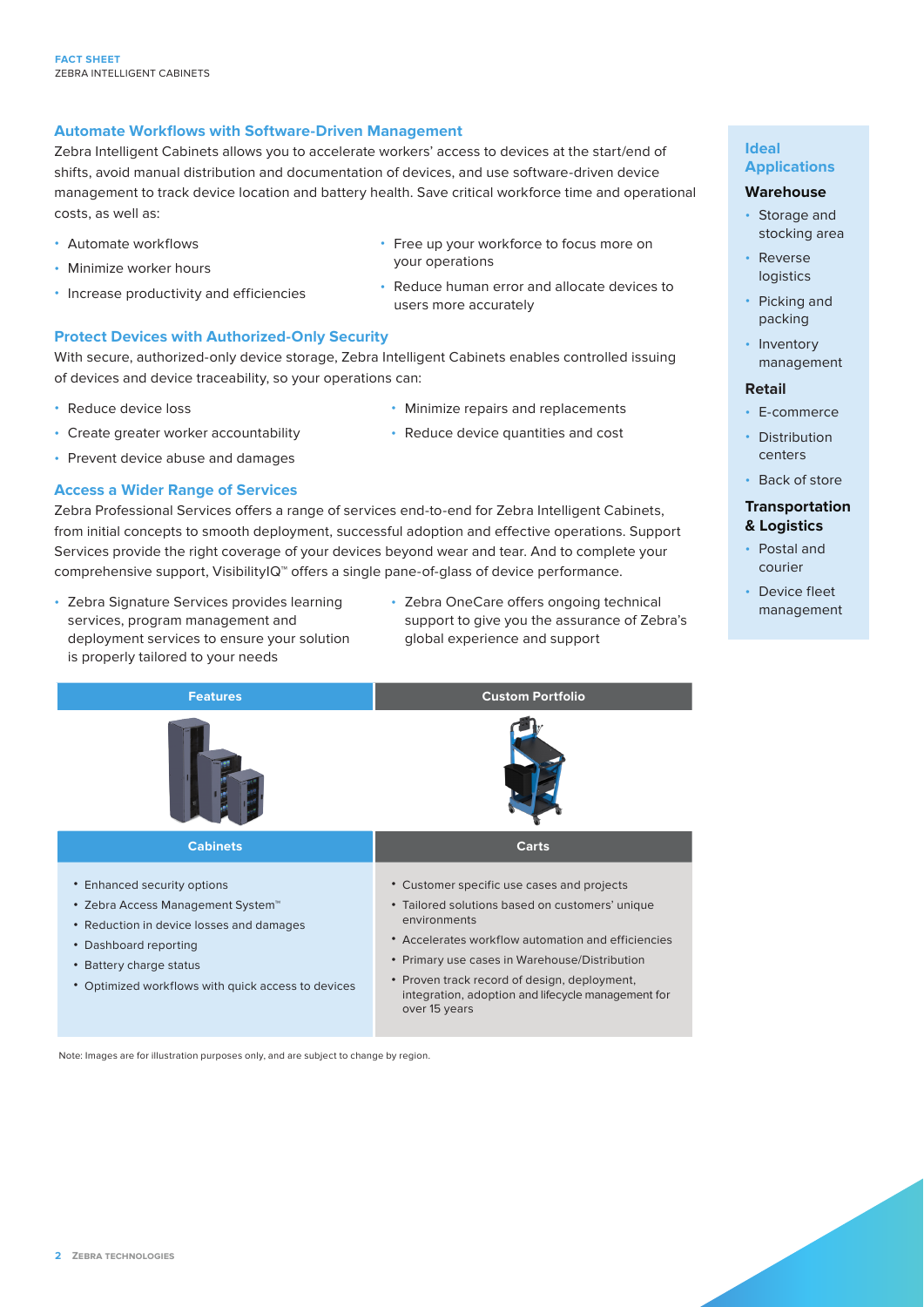#### **Standardized Modular Portfolio**







|                              | <b>Cabinets</b>                                                                                                                                     |                                                                                                                                                            |                                                                                                                                                     |
|------------------------------|-----------------------------------------------------------------------------------------------------------------------------------------------------|------------------------------------------------------------------------------------------------------------------------------------------------------------|-----------------------------------------------------------------------------------------------------------------------------------------------------|
| <b>Features</b>              | <b>Small</b>                                                                                                                                        | <b>Midi</b>                                                                                                                                                | <b>X-Large</b>                                                                                                                                      |
| <b>Device Capacity</b>       | 20                                                                                                                                                  | 30                                                                                                                                                         | 50                                                                                                                                                  |
| <b>Dimensions</b><br>(HxWxD) | 1012 x 700 x 437 mm<br>$3'3.8'' \times 2'3.5'' \times 17.2''$                                                                                       | 1312 x 700 x 437 mm<br>4'3.6" x 2'3.5" x 17.2"                                                                                                             | 1912 x 700 x 437 mm<br>$6'3.3'' \times 2'3.5'' \times 17.2''$                                                                                       |
| Number of<br><b>Shelves</b>  | $\overline{2}$                                                                                                                                      | 3                                                                                                                                                          | 5                                                                                                                                                   |
| <b>Stadium Shelves</b>       | 2                                                                                                                                                   | 3                                                                                                                                                          | 5                                                                                                                                                   |
| <b>Material</b>              | HPL <sup>1</sup> , Mild Steel                                                                                                                       | <b>HPL<sup>1</sup></b> Mild Steel                                                                                                                          | HPL <sup>1</sup> , Mild Steel                                                                                                                       |
| <b>Mounting</b>              | <b>Wall Mount</b><br>Secured to wall <sup>2</sup>                                                                                                   | <b>Wall Mount</b><br>Secured to wall <sup>2</sup>                                                                                                          | Secured to wall <sup>2</sup>                                                                                                                        |
| <b>Security</b>              | <b>Keyed Lock</b><br><b>PIN Barcode</b><br><b>PIN Access</b>                                                                                        | <b>Keyed Lock</b><br><b>PIN Barcode</b><br><b>PIN Access</b>                                                                                               | <b>Keyed Lock</b><br><b>PIN Barcode</b><br><b>PIN Access</b>                                                                                        |
| <b>Power</b>                 | Built-In Multi Socket Power Strip                                                                                                                   | Built-In Multi Socket Power Strip                                                                                                                          | Built-In Multi Socket Power Strip                                                                                                                   |
| <b>Connectivity</b>          | Wi-Fi Compatible<br><b>4G Compatible</b><br><b>Ethernet</b>                                                                                         | Wi-Fi Compatible<br><b>4G Compatible</b><br><b>Ethernet</b>                                                                                                | Wi-Fi Compatible<br><b>4G Compatible</b><br><b>Ethernet</b>                                                                                         |
| <b>Software</b>              | Mountable Display<br>Device to CC6000 Comms<br><b>Web-Based Portal</b><br><b>Intelligent Cabinet Security</b><br>Zebra Access Management<br>System™ | <b>Mountable Display</b><br>Device to CC6000 Comms<br><b>Web-Based Portal</b><br><b>Intelligent Cabinet Security</b><br>Zebra Access Management<br>System™ | Mountable Display<br>Device to CC6000 Comms<br><b>Web-Based Portal</b><br><b>Intelligent Cabinet Security</b><br>Zebra Access Management<br>System™ |

Zebra Intelligent Cabinets are compatible with a wide range of Zebra devices, including EC30, TC2X, TC5X, TC7X and TC8X mobile computers, Zebra tablets and

some ZQ and QLn mobile printers. For a complete list of device compatibility, contact your Zebra Account Manager.

Note: Images are for illustration purposes only, and are subject to change by region.

1HPL is a composite material made from multiple layers bonded together.

2"Secured to wall" means the weight is on the floor but it is recommended to attach the cabinet to the wall to ensure stability and avoid risk of tipping over.